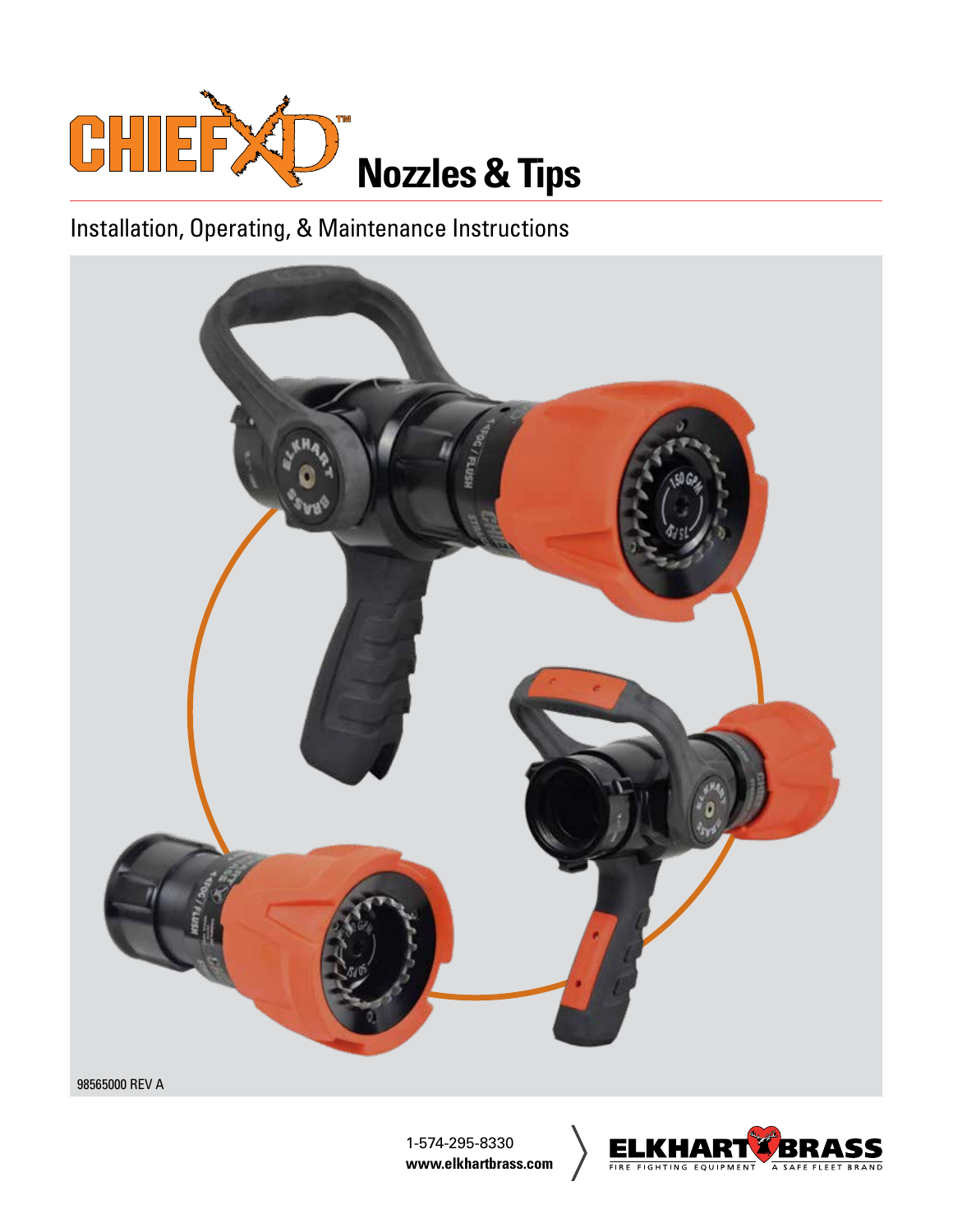## **Contents**

| Care 6 |  |
|--------|--|
|        |  |
|        |  |
|        |  |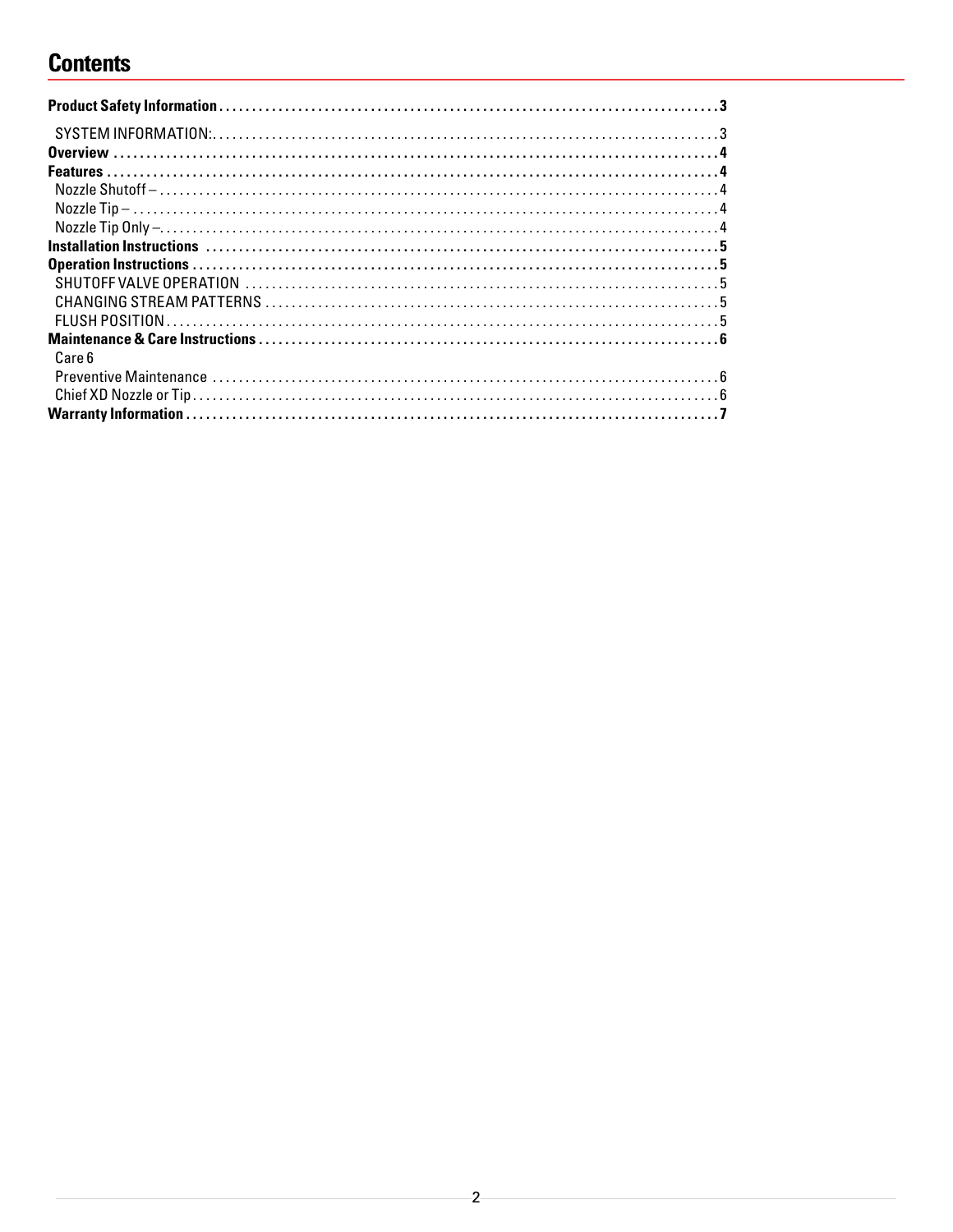## <span id="page-2-0"></span>**Product Safety Information**

- All personnel who may be expected to use this equipment must be thoroughly trained in its safe and proper use.· Appropriate personal protective equipment, including eye protection, should be used while working with this equipment.
- Before flowing water from this device, check that all personnel (fire service and civilian) are out of the stream path. Also, check to make sure stream direction will not cause avoidable property damage.
- Become thoroughly familiar with the hydraulic characteristics of this equipment, and the pumping system used to supply it. To produce effective fire streams, operating personnel must be properly trained.
- Open water valves supplying this equipment slowly so that piping & hoses fill slowly, thus preventing possible water hammer occurrence.
- After each use, and on a scheduled basis, inspect equipment per instructions in the Maintenance section.



#### **SYSTEM INFORMATION:**

Nozzle or Tip (Type, Gallonage, Serial Numbers, Color, Date Received, Etc.):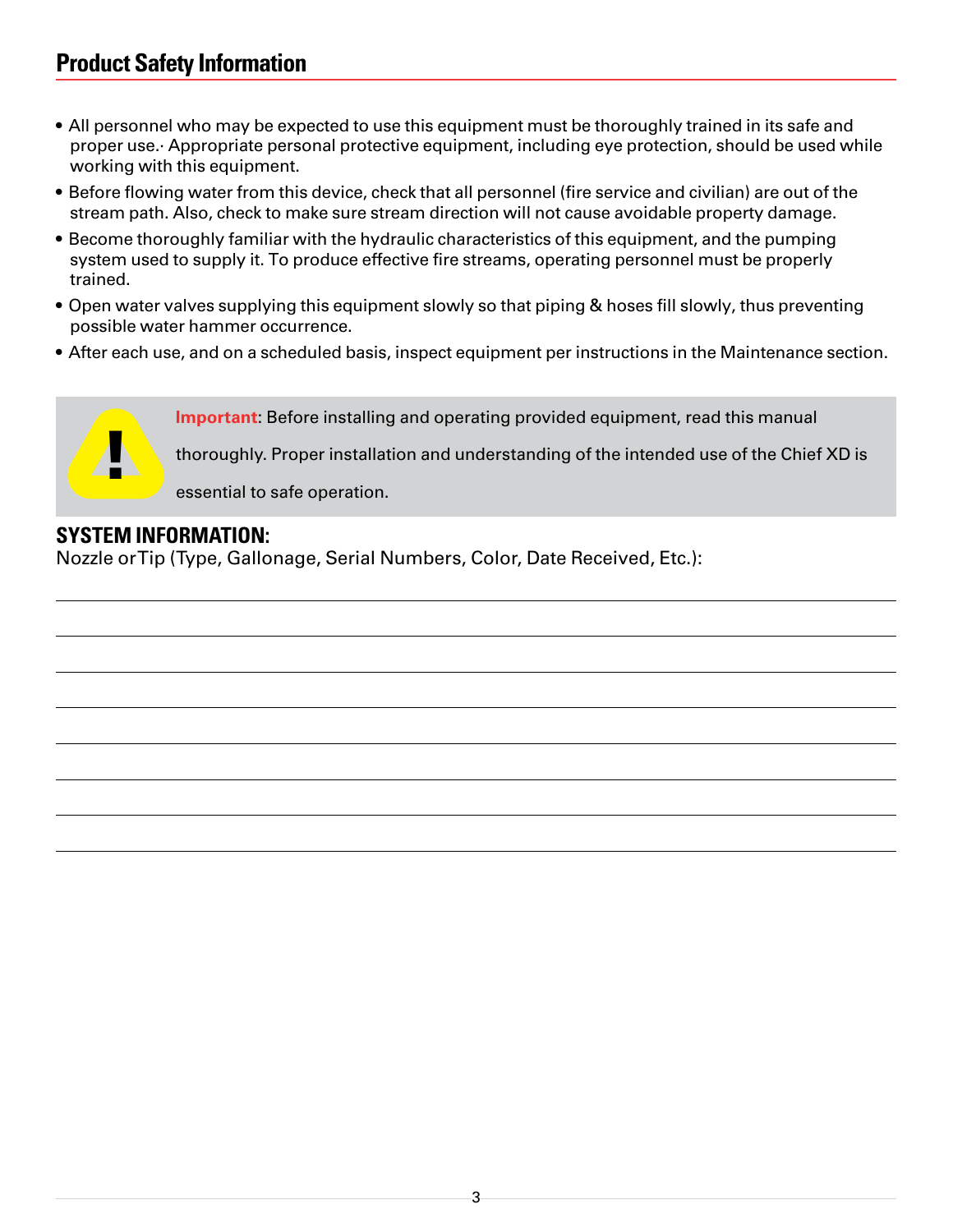## <span id="page-3-0"></span>**Overview**

The Chief XD series of handline nozzles and tips is of constant (fixed) gallonage design and available in 50, 75 and 100 psi flow rate options. The constant flow feature maintains the same flow rate throughout the stream pattern selection from straight stream to wide fog. The Chief XD series is rugged, simple and effective.

### **Features**

### **Nozzle Shutoff –**

The shutoff portion of the nozzle features a double drive, double stop forged metal bale handle for years of dependability and service. The full round metal valve ball creates a smooth unobstructed waterway to help deliver efficient and accurate flow. The valve ball seals against two hydraulically balanced selflubricating seats which make operation easy and dependable. The shutoff inlet features a full time (free) swivel that allows the nozzle to be rotated without breaking the hose connecting and eliminating chance of injury by the operator. The shutoff body is constructed of forged metal for maximum strength. The metal pistol grip is designed for maximum grip with or without a gloved hand. The ergonomic inserts in both the pistol grip and bale handle can be color coded and provide additional grip while handling the nozzle. Laser etching for all markings on the shutoff provide years of identification.

### **Nozzle Tip –**

The tip has a metal extruded or forged nozzle body. Stainless steel spinning teeth or urethane fixed teeth that will not break. If necessary, either teeth option can be easily removed and replaced. The ergonomic bumper, with 12 color options, protects and allows for easy rotation of the tip from straight stream to flush (counterclockwise) and from flush to straight stream (clockwise). Pattern adjustments are guided by cam slots or Acme threads for extreme reliability. When rotated (counterclockwise) past wide fog, the flush feature opens up the waterway and allow debris to pass without ever shutting down. Field changeable stem heads provide flexibility to the end user. Like the shutoff, all markings are laser etched for years of readability.

### **Nozzle Tip Only –**

The tip only product has the same great features as the nozzle tip. It comes standard with a rigid base and can be paired with the XD Shutoff (see www.elkhartbrass.com for information on the XD Shutoff).

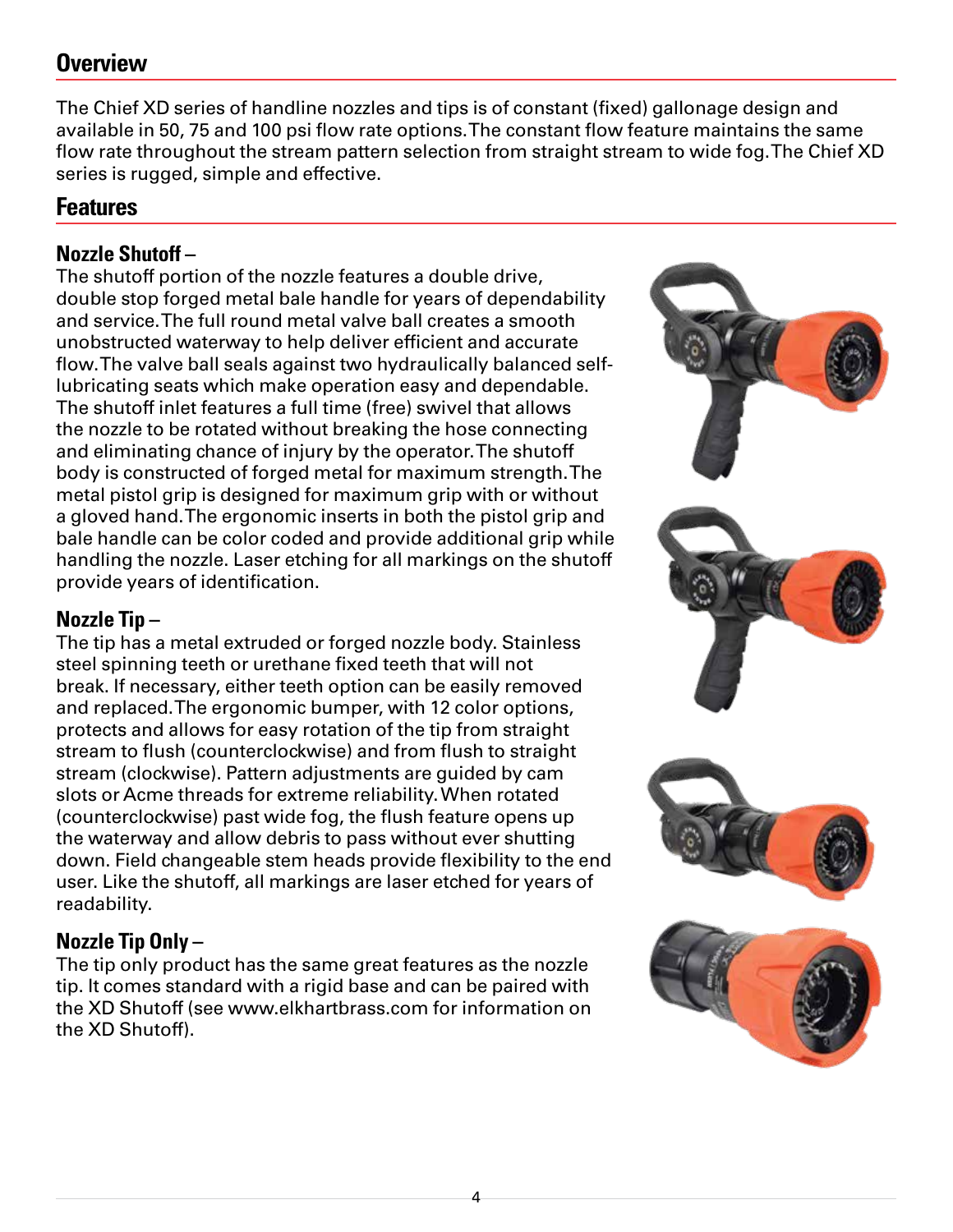## <span id="page-4-0"></span>**Installation Instructions**

Prior to attaching the nozzle or tip, ensure that there is a gasket behind the inlet threads. This will assure that the nozzle or tip will not leak at the connection. Install the nozzle/tip by rotating the inlet clockwise onto hose coupling or other device threads. When the end of the male threads contact the gasket, tighten securely.

## **Operation Instructions**

These instructions are written from the nozzle operator's perspective when positioned behind the nozzle.



#### **SHUTOFF VALVE OPERATION**

• TO CLOSE – push the bale handle forward towards the nozzle discharge as far as possible.

- Always charge the hose line with the shutoff valve closed.
- Always close the shutoff valve slowly when the nozzle is flowing water.
- TO OPEN –-- pull the bale handle back towards the nozzle inlet as far as possible.
	- Always be prepared to counteract the nozzle reaction before opening the shutoff valve when the nozzle is pressurized.

#### **CHANGING STREAM PATTERNS**

- STRAIGHT STREAM grasp the hand grip (bumper) and turn the nozzle tip clockwise as far as possible.
- WIDE FOG grasp the hand grip (bumper) and turn the nozzle tip counter clockwise until resistance is felt.
	- The wide fog position can only be felt when the nozzle is flowing water. When not flowing water turning the nozzle tip counter clockwise until resistance is felt will put the nozzle in the FLUSH position.
- NARROW FOG the stream pattern can be adjusted by placing the nozzle tip anywhere in between the STRAIGHT STREAM and WIDE FOG positions described above.

## **FLUSH POSITION**

- To place the nozzle in FLUSH position when flowing water place the nozzle in the WIDE FOG position and increase the force needed to continue turning the nozzle tip in the counter clockwise direction. Continue turning counter clockwise as far as possible.
- To place the nozzle in FLUSH position when not flowing water turn the nozzle tip counter clockwise as far as possible.
- Always place the nozzle back in the STRAIGHT STREAM position after flushing the nozzle.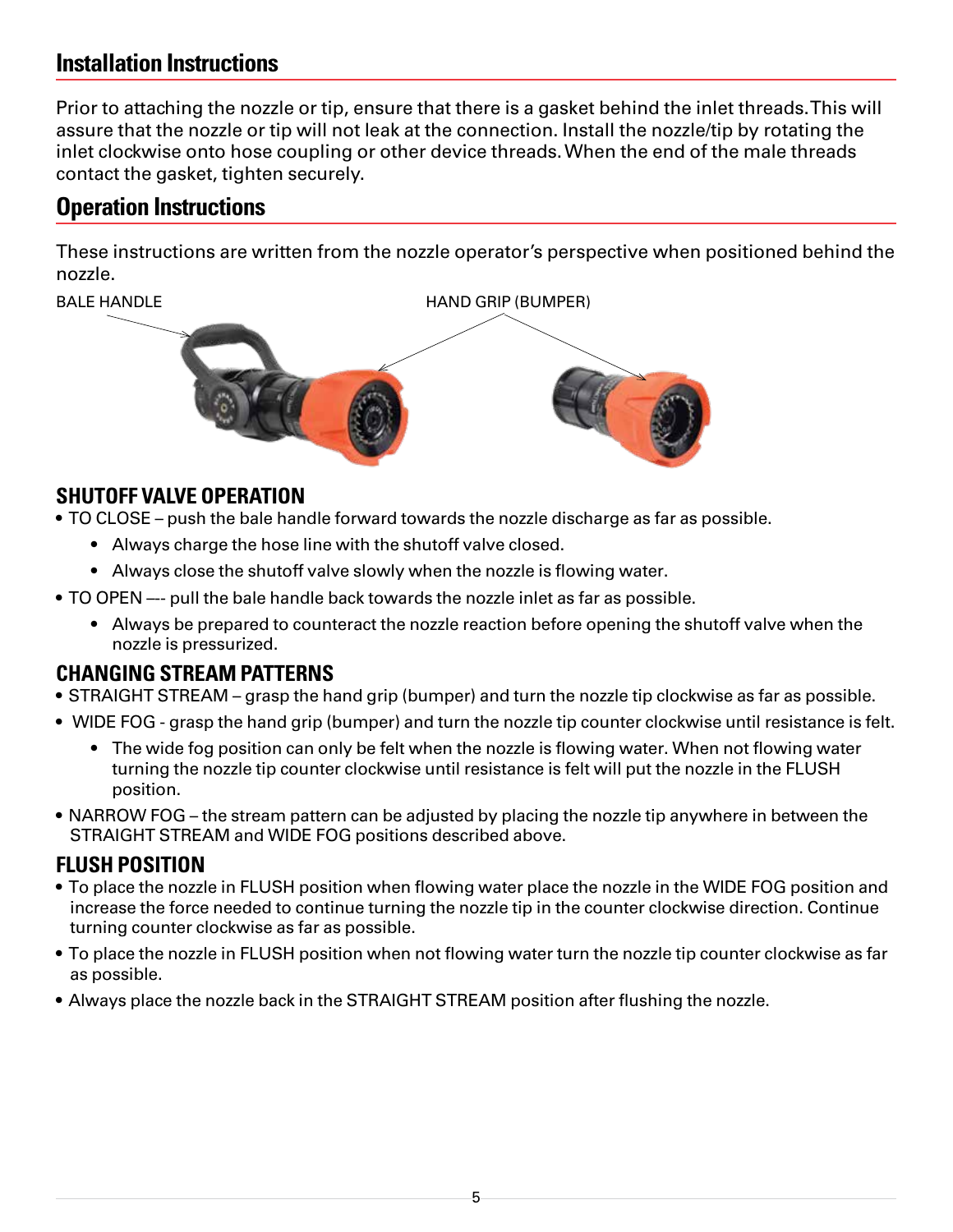## <span id="page-5-0"></span>**Maintenance & Care Instructions**

#### **Care**

The Chief XD series of nozzles and tips is designed to provide years of trouble free service. The nozzle should be treated with care and not be used as battering ram, sledge hammer, or forcible entry tool.

Weekly visual inspections and monthly operational checks should ensure excellent reliability. All nozzles and tips should be flow tested before entering any hazardous environment to ensure equipment is operating properly.

#### **Preventive Maintenance**

The following maintenance procedure should be followed after each use of the Chief XD nozzle or tip.

#### Chief XD Nozzle or Tip

- Remove from hoseline or other apparatus.
- Inspect the inside and outside of the nozzle for any debris or buildup. Remove any debris and flush inside with fresh clean water clean outside with mild soap & water using a soft cloth and/or soft bristle brush.
- Inspect the nozzle shutoff and remove any debris. OPEN/CLOSE the shutoff to ensure no debris is caught and flush with fresh clean water.
- Rotate tip through pattern positions to ensure it moves freely. If not working freely, remove tip, clean and re-grease cam slots or Acme threads. Reinstall.
- Rotate the swivel to ensure there is no binding in the joint. By design, the full time (free) swivel does not rotate without force, but check to make sure it will rotate. If binding, remove swivel and clean any debris from ball race. Reinstall.
- Check to make sure gasket inside swivel is not damaged. If so, replace.
- If nozzle or tip has spinning teeth, make sure they spin freely. If not, remove, clean and reinstall using mild soap & water with a soft cloth and/or soft bristle brush.
- Rinse complete nozzle or tip with "fresh" clean water and let dry prior to storing.

Educational XD Series maintenance videos featuring the Chief XD are now available on out Product

support YouTube channel!<https://www.youtube.com/ElkhartBrassSupport>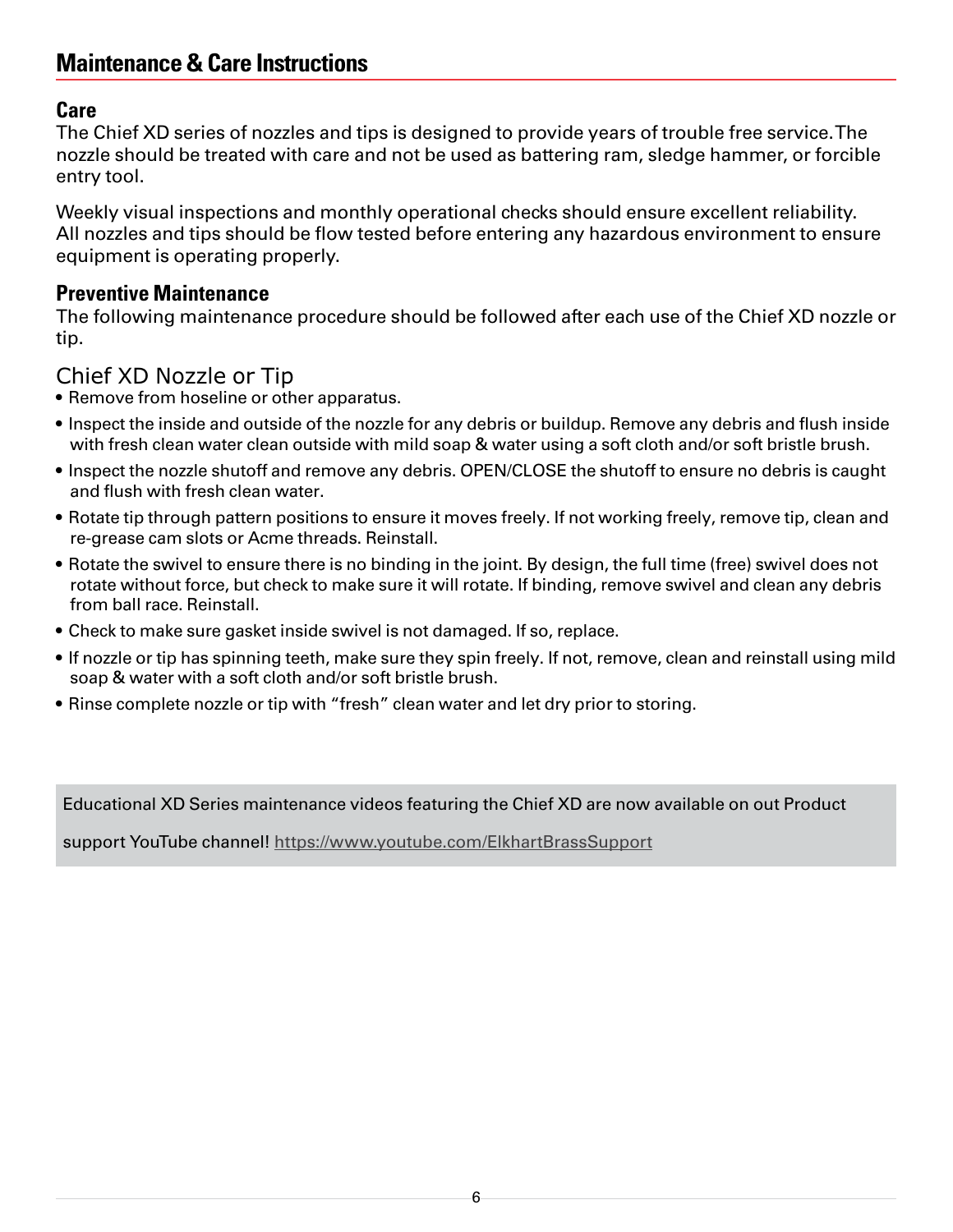# <span id="page-6-0"></span>**Warranty Information**

The Chief XD series offers a limited lifetime warranty against defects in materials or workmanship.